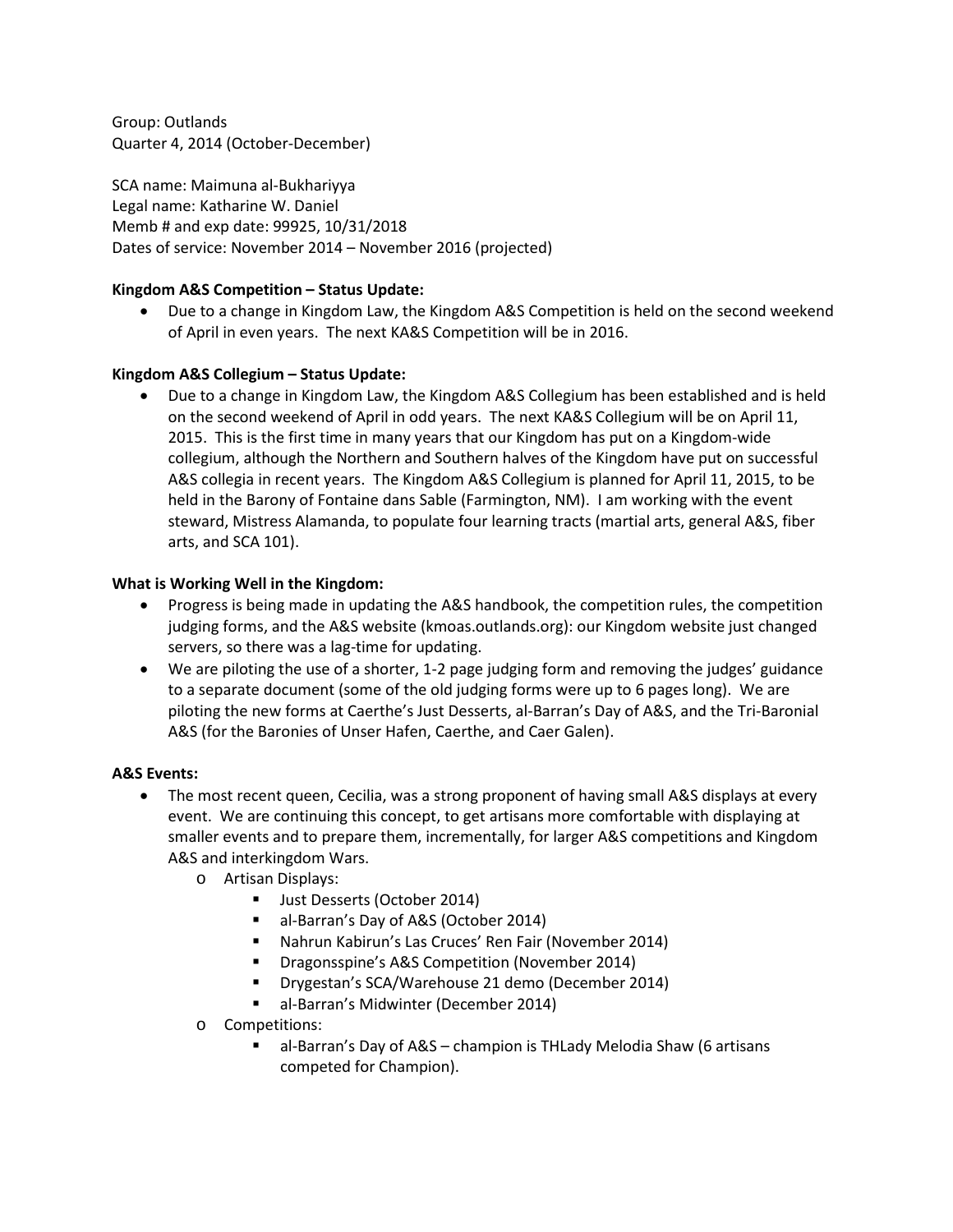- Dragonsspine's A&S Competition champion is Lady Angel d'Auvergne: categories were Champion, Novice, Baroness' Choice, Baron's Brew, and Populace Choice.
- o Kingdom Heralds' and Scribes' Symposium 18 April 2015 in the Barony of Caerthe

# **A&S Classes in Local Groups:**

- Aarquelle (Shire)
	- o No report submitted.
- al-Barran (Barony)
	- o Classes were held at the Day of A&S (all-day) and on a weekly basis. Workshops are publicized on Barony's Facebook group and e-mail list and usually are held in coordination with the Chatelaine's office.
- Blackwater Keep (Shire)
	- o Information on local A&S classes not provided in report.
- Bryngolau (Shire)
	- o No classes were taught during reporting period; challenge is to find date/time for classes when most can attend.
- Caer Galen (Barony)
	- o Caer Galen Bookbinders' Guild meets on a monthly basis. Workshops include such topics as costume patterning, lampwork/beadmaking, sonnets, and bookbinding.
- Caerthe (Barony)
	- o There are two Baronial Guilds that are active: Leather and Cooks'.
- Citadel of the Southern Pass (Barony)
	- o Workshops include leatherworking (3 classes, 24 participants) and blacksmithing (5 classes). Bardic competitions are occurring on a regular basis.
- Dragonsspine (Barony)
	- o Workshops are held on Mondays (general A&S) and on Tuesdays (dance practice and armoring). Ad hoc project time is also at the weekly fighter practice.
- Drygestan (Shire)
	- o Workshops are held on a weekly basis. Workshops include such topics as medieval games, inkle loom weaving, mead-making, Norse costuming and accessories, headcoverings, Middle Eastern drumming and dancing, leatherworking, blacksmithing, and court dancing. Classes are publicized on Shire's Facebook group and website. Success with classes lies with using the same location on the same date/time and querying the populace (especially newcomers) about A&S interests.
- Fontaine dans Sable (Barony)
	- o Workshops are held on a monthly basis. Workshops include such topics as Medieval hats, how to run gate, Norse garb, basic leg quivers, and garb 101. On a weekly basis, there is an armoring workshop.
- Gleann Medonach (Shire)
	- o Information on local A&S classes not provided in report.
- Hawk's Hollow (Canton)
	- o Workshops include such topics as needle felting and tablet weaving, loom weaving, and shaft weaving.
- Nahrun Kabirun (Shire)
	- o Workshops include court dancing, games, blacksmithing, armor making/repair. There is one Shire Guild (Cooking) performing demonstrations regularly at meetings.